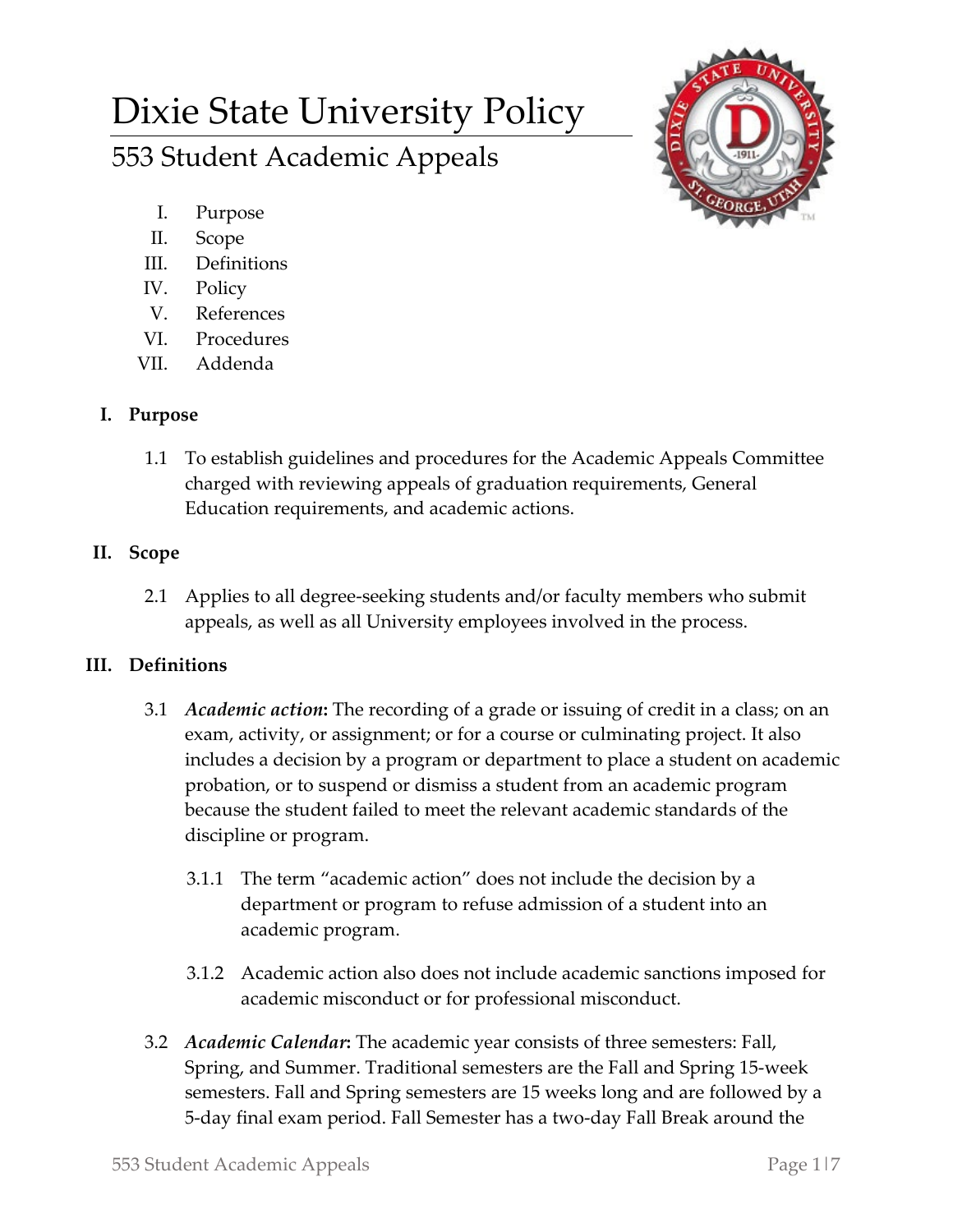middle of the semester and a three-day Thanksgiving Holiday. Spring Semester includes a week-long Spring Break, usually near the middle of the semester. Summer Semester has various terms from six to fourteen weeks long, with schedules adjusted to equal the time required in Fall and Spring schedules. Summer Semester does not have a separate final exam period.

- 3.3 *University Business Day:* Any day the University is open for administrative business, excluding weekends, holidays, and closures.
- 3.4 *Dean/Department Chair:* An academic or associate administrator assigned to supervise a particular program, department, or academic unit, or a specified designee.
- 3.5 *Faculty/Faculty member:* Any member of the faculty or the Dixie State University faculty as a whole, including full and part-time instructors at all levels.
- 3.6 *Notice/Notification***:** The written action of informing a student or other entity, of a decision or outcome.
- 3.7 *Respondent***:** The student and/or faculty member bringing an appeal to the Academic Appeals Committee.
- 3.8 *Student:* A person who is currently, or was at the time of the issue or incident, matriculated and/or registered in any course or program of instruction or training offered by the University at any level, whether or not for credit.
- 3.9 *Student Association***:** The official University student organization consisting of six branches: President's Cabinet, Clubs and Organizations, Academics, Marketing, Student Life, and Service.
- 3.10 *Vice President of Academic Affairs***:** The University Official with responsibility over Academic Affairs. The Vice President of Academic Affairs is also known as the Provost.
- 3.11 *Written Decision of the Academic Appeal Committee:* Written decision of the Committee's findings and recommendations that is emailed to the student.

### **IV. Policy**

- 4.1 Academic Appeals Committee
	- 4.1.1 The Academic Appeals Committee reviews appeals of graduation requirements, General Education requirements, and appeals of academic actions after an appeal has first been addressed by each of the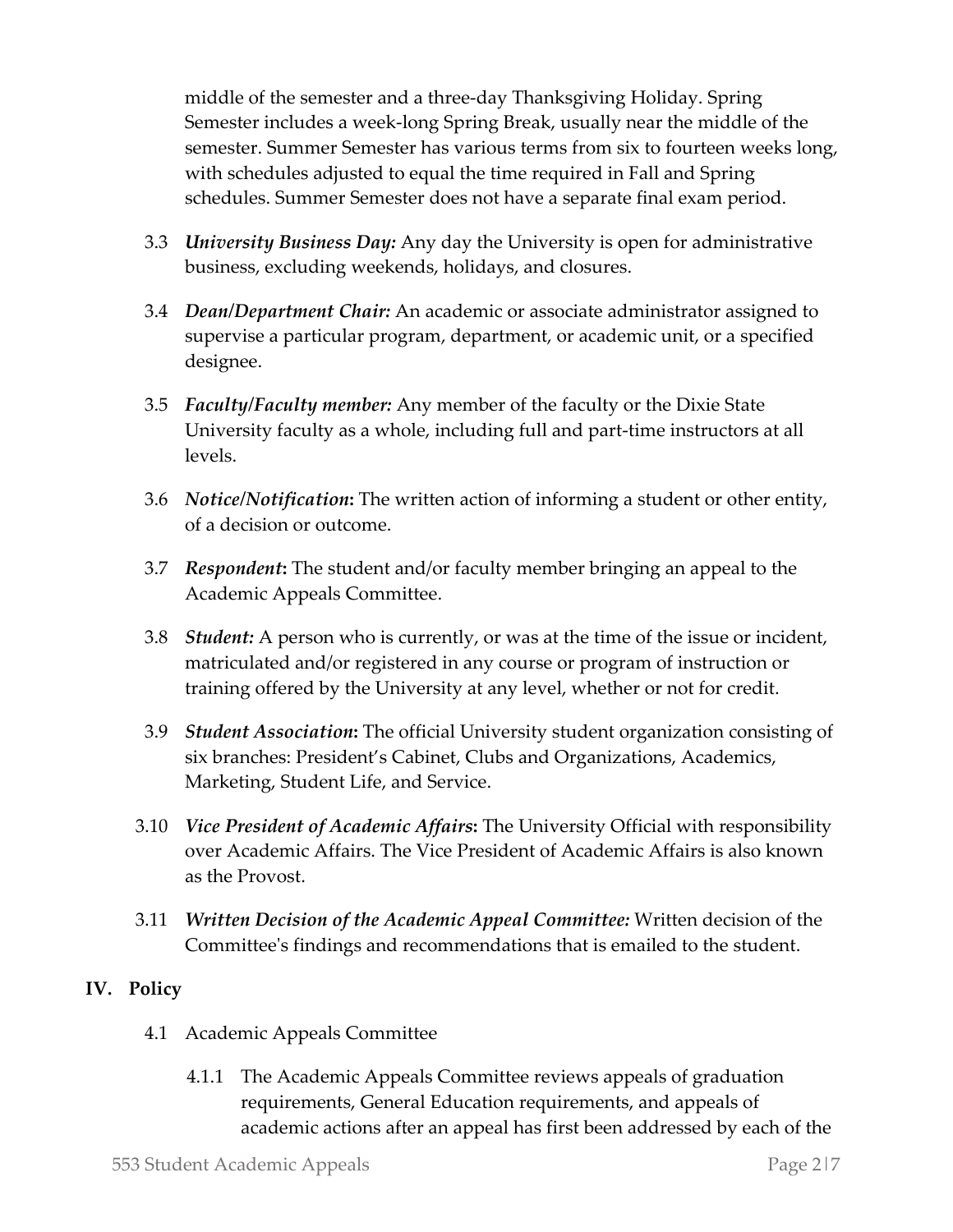following: the appropriate faculty member, the appropriate Department Chair, and the Dean of the appropriate College.

- 4.1.2 Faculty members are qualified as professionals to observe and judge all aspects of a student's academic performance. An academic action implemented by a faculty member may be overturned on appeal only if the academic action is determined to be arbitrary or capricious.
- 4.1.3 In order to ensure that the highest standards of academic performance are promoted and supported at the University, students must:
	- 4.1.3.1 Meet the academic requirements of the course, relevant discipline, program/major, and/or University requirements.

#### **V. References—N/A**

#### **VI. Procedures**

- 6.1 Academic Appeals Committee
	- 6.1.1 Academic Prerequisite, Placement, and Substitution Appeals
		- 6.1.1.1 Course prerequisite and placement appeals are approved or disapproved by the Chair of the Department offering the course.
		- 6.1.1.2 If the Department Chair does not approve the course prerequisite and placement appeal, the student may appeal to the appropriate Dean supervising that department.
		- 6.1.1.3 Course substitutions for courses required in a program or major that are not general education or University graduation requirements must be approved or disapproved by the Department Chair and Dean, not the Academic Appeals Committee.
		- 6.1.1.4 A student who wishes to petition for an exemption to the University's general education or graduation requirements or appeal the Dean's decision must go through the Academic Appeals Committee after the student receives letters of support or denial in either written form or email from the Department Chair and the Dean.
	- 6.1.2 Committee Composition and Persons Present at Meetings
		- 6.1.2.1 The Academic Appeals Committee consists of at least four (4)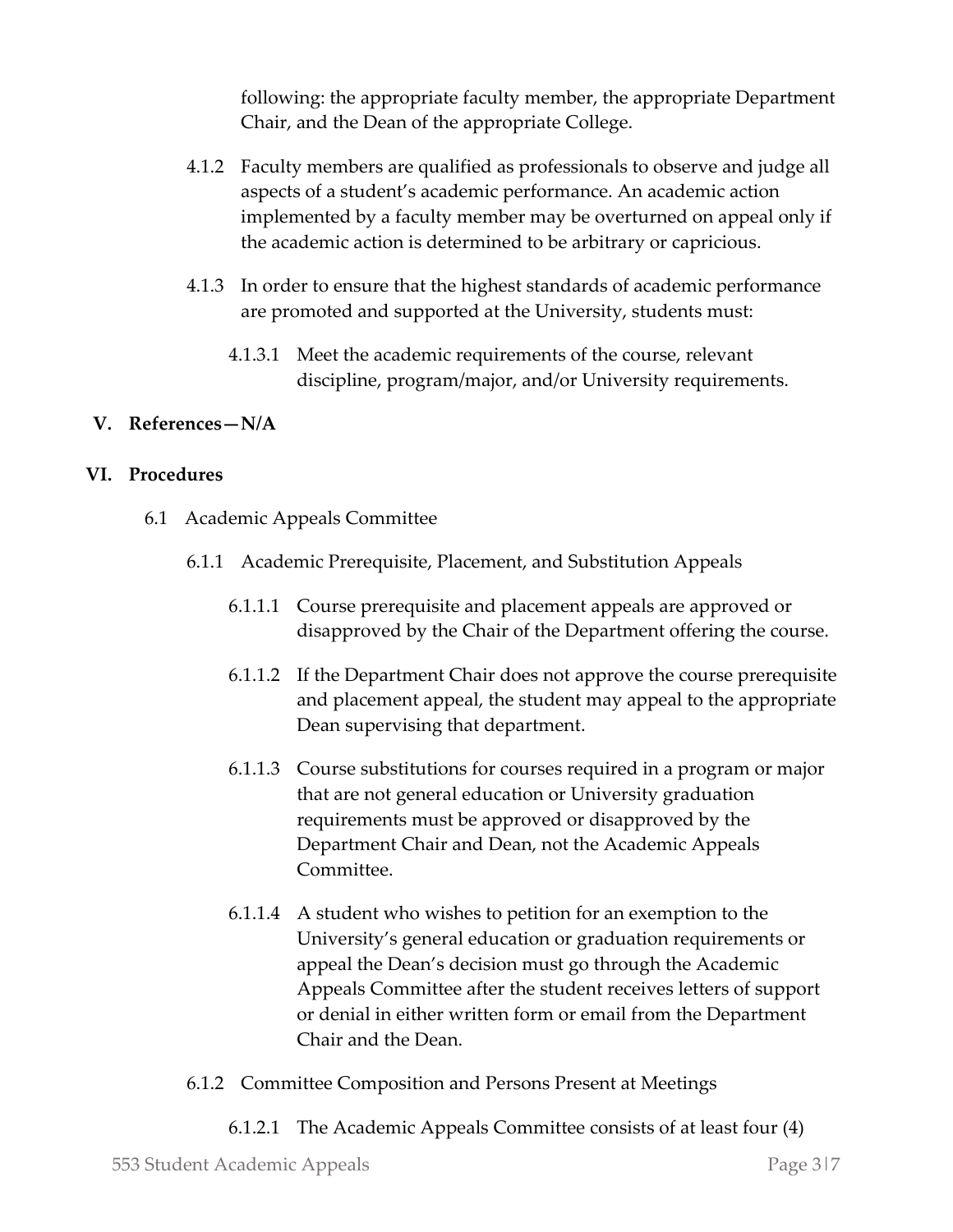voting faculty members chosen by the Faculty Senate President and the Vice President of Academic Affairs/ Provost, and at least three (3) students selected by the Student Association President. A non-voting faculty member chairs the Committee. A nonvoting Administrative Assistant and a non-voting staff member from the Registrar's Office are also part of the Committee. Committee members shall be selected for broad representation from the University's colleges, divisions, departments, and programs.

- 6.1.2.2 At least three (3) voting members of the Committee must be present at any meeting to form a voting quorum, and there must be representation from faculty at all Committee meetings.
- 6.1.2.3 If any member of the Committee has a conflict of interest regarding an appeal to be considered, either self-disclosed or determined by the Vice President of Academic Affairs/ Provost, that Committee member will be excused from consideration of said appeal.
- 6.1.3 Meeting Guidelines
	- 6.1.3.1 A written appeal shall be filed by a student with the Committee Chair via an online form located on the University Registrar's Office website: https://registration.dixie.edu/academic-appeal/.
		- 6.1.3.1.1 It is the responsibility of the student to make sure the appeal submitted is complete for the Committee with all requisite documents.
			- 6.1.3.1.1.1 Requisite documents include the completed online appeal form on the Registrar's website along with any documentation of the situation from each of the following: advisor, faculty member, University's Disability Resource Center, Department Chair, and Dean.
				- 6.1.3.1.1.1.1 If a student is unable to get a response for documentation from the advisor, faculty member, University's Disability Resource Center, Department Chair, or Dean the student should notify that individual's supervisor and solicit the supervisor's help.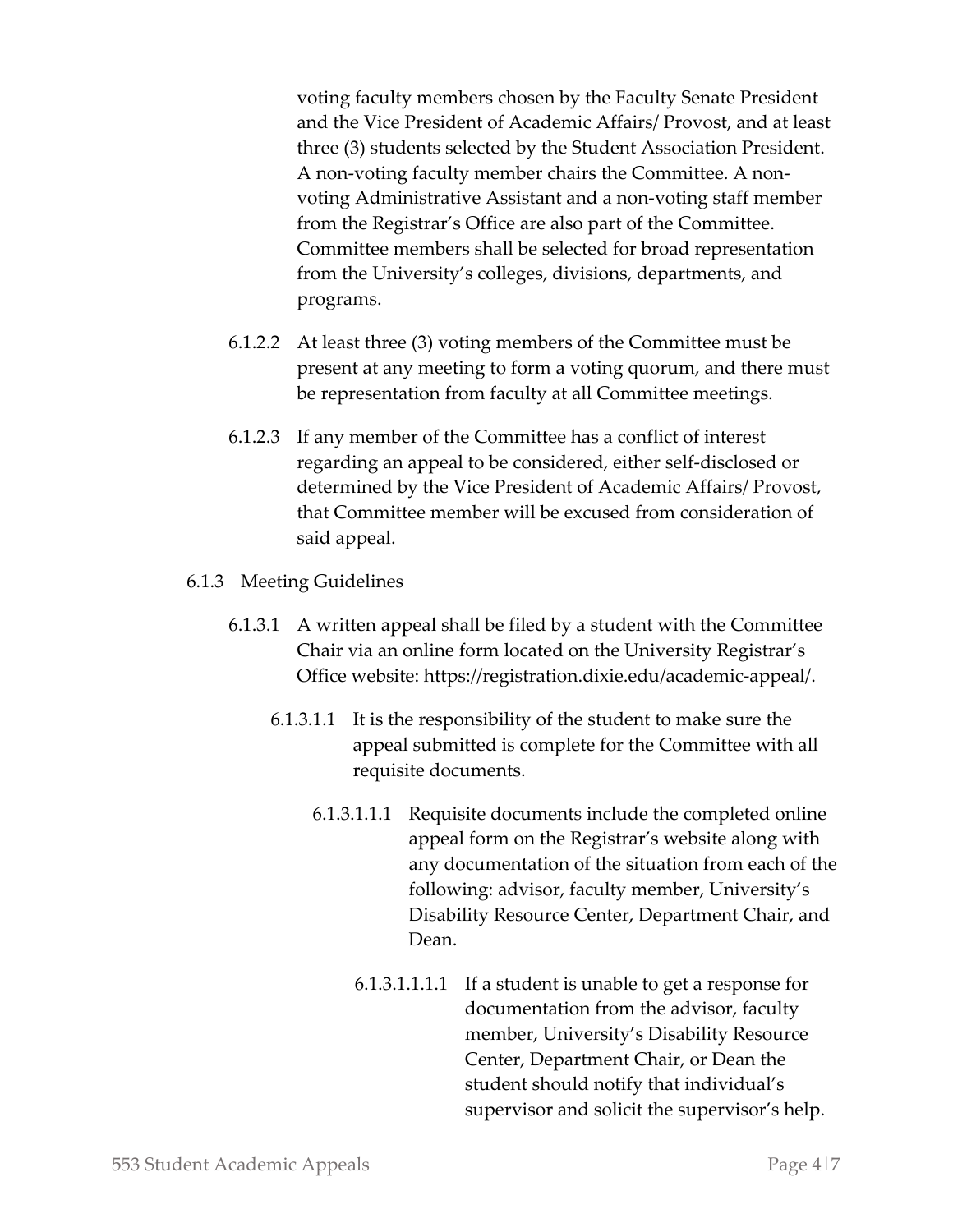- 6.1.3.1.1.1.1.1 If the student is unsure who the supervisor is, they can seek help at the Dean of Students Office.
- 6.1.3.1.1.2 The Academic Appeals Committee may seek out any additional information from the student, advisor, faculty member, University's Disability Resource Center, Department Chair, Dean, or any other University employee as necessary to ensure that all aspects of the appeal are fully understood by the Committee before making a decision on the appeal.
- 6.1.3.1.2 A student may submit and have an appeal considered by the Academic Appeals Committee after the student's academic appeal has been denied by the appropriate faculty member, Department Chair, and Dean.
- 6.1.3.1.3 The Chair of the Academic Appeals Committee must receive notification in writing of an appeal not later than ten (10) University Business Days after the appropriate Dean's notification to the student denying the student's appeal to the Dean.
- 6.1.3.2 Committee Meeting Deliberations and Voting
	- 6.1.3.2.1 Committee meetings are closed to the public.
	- 6.1.3.2.2 Committee meetings may be audio recorded as a reference and maintained by the Committee and will not be released to anyone except a University Vice President, the Office of General Counsel, or University President.
		- 6.1.3.2.2.1 No transcript or copy shall be made of the audio recording.
	- 6.1.3.2.3 Committee deliberations and voting shall take place in closed session and will not be recorded.
	- 6.1.3.2.4 Committee decisions are based on a majority vote.
		- 6.1.3.2.4.1 In case of a tie vote, the Committee Chair will cast a vote to break the tie.

#### 6.1.3.2.5 The Committee Chair shall prepare a Written Decision of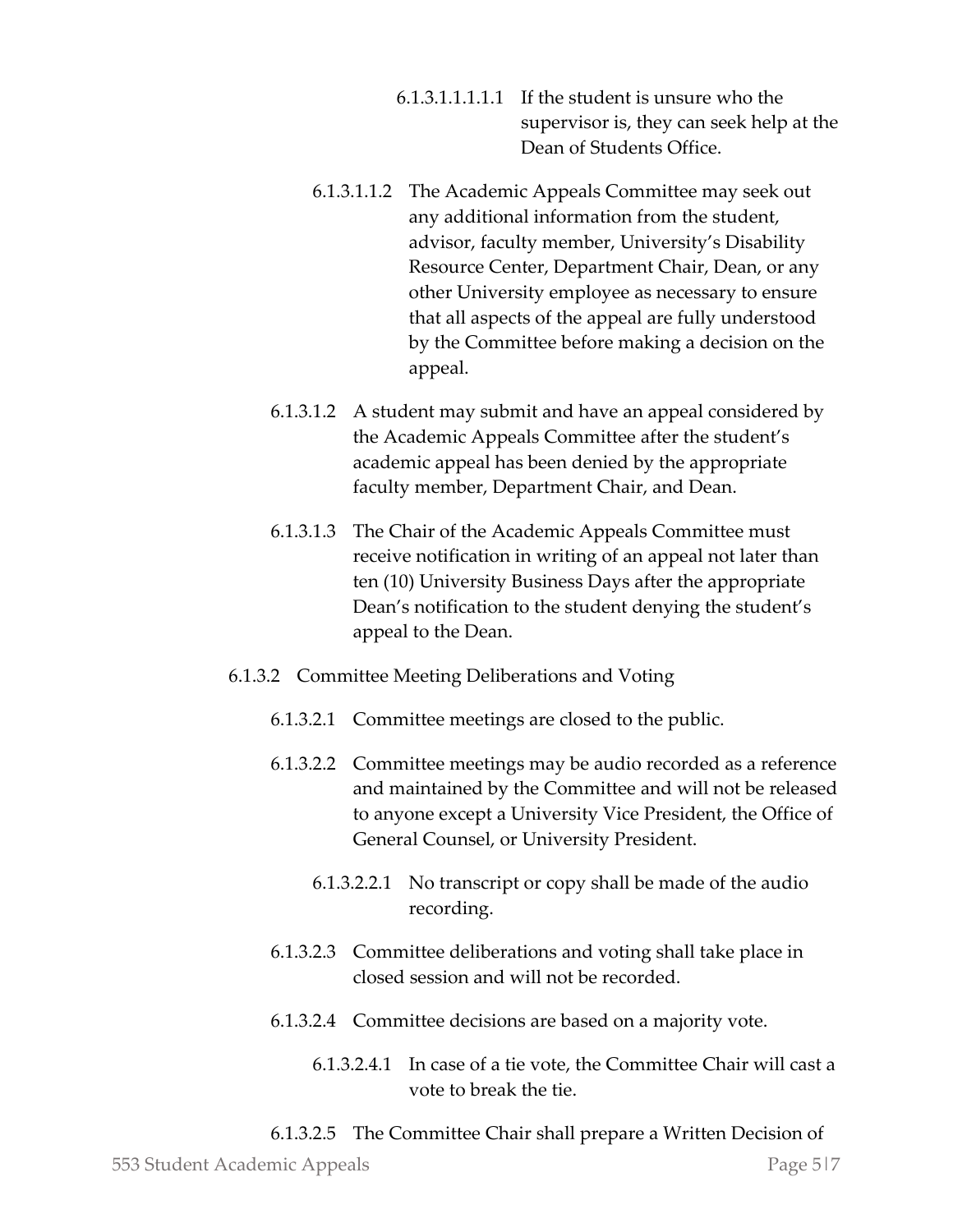the Academic Appeal Committee and email the decision to the student within ten (10) University Business Days after the conclusion of the Committee's deliberation meeting.

- 6.1.3.2.6 If the student's appeal is granted, the Committee Chair will direct the Registrar's Office, or other University office as appropriate, to implement the approved action.
- 6.1.3.2.7 The Committee may consult with the Office of General Counsel at any time during or after the appeal.
- 6.1.3.2.8 The student may appeal the Committee's decision to the Vice President of Academic Affairs/Provost.
	- 6.1.3.2.8.1 A student may submit an appeal for consideration under one of the following circumstances:
		- 6.1.3.2.8.1.1 A procedural irregularity in the process substantially impacted the decision.
		- 6.1.3.2.8.1.2 New evidence that was not reasonably available at the time the sanctions were imposed has since become available.
	- 6.1.3.2.8.2 Written notification to the student of the Vice President of Academic Affairs/Provost's decision shall be made within ten (10) University Business Days of the issuance of the Committee's written decision.
	- 6.1.3.2.8.3 The Vice President of Academic Affairs/Provost's decision shall be final.

#### 6.1.4 Meeting Schedule

6.1.4.1 The Academic Appeals Committee shall consider written appeals in a scheduled formal Committee meeting without the student present, and render a decision based on the written appeal, supporting documents, and any other information the Committee has obtained. The Committee's decision on the appeal shall be communicated to the student in writing within ten (10) University Business Days following the conclusion of the Committee's deliberations on the appeal.

553 Student Academic Appeals Page 6|7 6.1.4.1.1 Committee meetings are held once per month during the